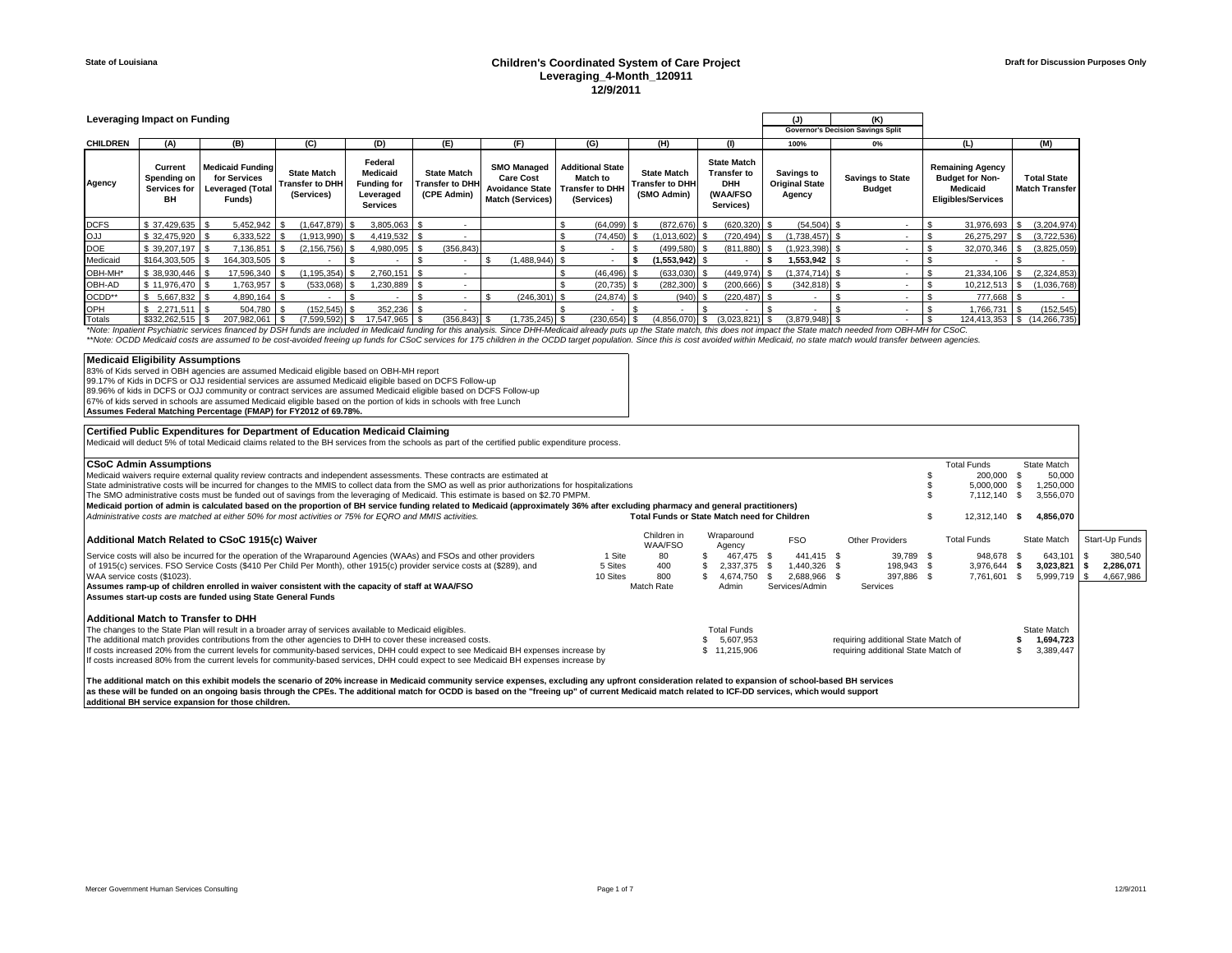#### **State of Louisiana Children's Coordinated System of Care Project**

# **Individual Agency Summary - 4-Month Implementation Scenario - March 1, 2012**

**DCFS**

**12/9/11**

**Agency: DCFS**

**Leveraging Impact on Funding Assumes Federal Matching Percentage (FMAP) for FY2012 of 69.78%.**

|                                                                                            |     | (A)                  | (B)                                                               | (C)                                     | (D)                                   |              | (E)                                                                       |     | (F)                                                        |                | (G)                                                       |                    | (H)                                           |                | (1)                                                                             |                              | (J)                                               |
|--------------------------------------------------------------------------------------------|-----|----------------------|-------------------------------------------------------------------|-----------------------------------------|---------------------------------------|--------------|---------------------------------------------------------------------------|-----|------------------------------------------------------------|----------------|-----------------------------------------------------------|--------------------|-----------------------------------------------|----------------|---------------------------------------------------------------------------------|------------------------------|---------------------------------------------------|
| <b>State Plan Category/Service</b>                                                         |     | on Services for BH   | <b>Current Spending Medicaid Eligibility</b><br><b>Assumption</b> | Medicaid<br>Eligible<br><b>Services</b> | <b>Other Curren</b><br><b>Funding</b> |              | <b>Medicaid Funding for</b><br><b>Services Leveraged</b><br>(Total Funds) |     | <b>State Match</b><br><b>Transfer to DHH</b><br>(Services) |                | <b>Federal Medicaid Funding</b><br>for Leveraged Services |                    | <b>Freed up State</b><br><b>General Funds</b> |                | <b>Remaining Agency Budget for</b><br>Non-Medicaid<br><b>Eligibles/Services</b> |                              | Freed up SSBG, IV-<br>E. IV-B and TANF<br>Funding |
| <b>Inpatient Psychiatric</b>                                                               |     |                      |                                                                   |                                         |                                       |              |                                                                           |     |                                                            |                |                                                           |                    |                                               |                |                                                                                 |                              |                                                   |
|                                                                                            |     |                      |                                                                   |                                         |                                       |              |                                                                           |     |                                                            |                |                                                           |                    |                                               |                |                                                                                 |                              |                                                   |
| <b>Residential Treatment</b>                                                               |     |                      |                                                                   |                                         |                                       |              |                                                                           |     |                                                            |                |                                                           |                    |                                               |                |                                                                                 |                              |                                                   |
| Residential (Non-restrictive)                                                              |     | 69.206               | 99%                                                               | 0%                                      |                                       | \$           |                                                                           | £.  |                                                            | $\mathfrak{L}$ |                                                           |                    |                                               |                | 69,206                                                                          | $\mathbf{s}$<br>$\hat{\tau}$ |                                                   |
| Residential (Restrictive)                                                                  |     | 21,548,368           | 99%                                                               | 62%                                     |                                       | \$           | 4,419,891                                                                 |     | (1,335,691)                                                |                | 3,084,200                                                 |                    | 1,273,042                                     |                | 17,128,477                                                                      |                              | 1,811,157                                         |
| Behavioral Plans - Additional Funding<br>Behavioral Plans - 1:1 Staffing in Residential Tx |     | 6,077,371<br>571,702 | 99%<br>99%                                                        | 0%<br>100%                              |                                       | \$<br>¢      | 188,986                                                                   |     | (57, 111)                                                  | £.             | 131,874                                                   |                    | 15,440                                        |                | 6,077,371<br>382,716                                                            | - \$                         | 116,434                                           |
|                                                                                            |     |                      |                                                                   |                                         |                                       |              |                                                                           |     |                                                            |                |                                                           |                    |                                               |                |                                                                                 |                              |                                                   |
| <b>Individual Licensed Practitioner</b>                                                    |     |                      |                                                                   |                                         |                                       |              |                                                                           |     |                                                            |                |                                                           |                    |                                               |                |                                                                                 |                              |                                                   |
| Evaluations                                                                                |     | 574,981              | 90%                                                               | 100%                                    |                                       | \$           | 172,418                                                                   | £.  | $(52, 105)$ \$                                             |                | 120,313                                                   | £.                 | 102,864 \$                                    |                | 402,563                                                                         | - \$                         | 17,449                                            |
| Psychiatric Services - Medical                                                             |     | 1.267.163            | 90%                                                               | 50%                                     |                                       | \$           | 189.990                                                                   |     | $(57.415)$ \$                                              |                | 132,575                                                   |                    | $(54.086)$ \$                                 |                | 1.077.173                                                                       |                              | 186.661                                           |
| <b>Psychiatric Consults</b>                                                                |     | 1,557,616            | 90%                                                               | 100%                                    |                                       |              | 467,077                                                                   |     | (141.151)                                                  |                | 325,926                                                   |                    | 278.745                                       |                | 1,090,539                                                                       |                              | 47,181                                            |
| <b>Rehabilitation Services</b>                                                             |     |                      |                                                                   |                                         |                                       |              |                                                                           |     |                                                            |                |                                                           |                    |                                               |                |                                                                                 |                              |                                                   |
| <b>IHBS Contracts</b>                                                                      |     | 138,522              | 90%                                                               | 0%                                      |                                       | \$           | ٠                                                                         | \$. | $\sim$                                                     | $\mathfrak{L}$ |                                                           |                    |                                               |                | 138,522 \$                                                                      |                              | $\sim$                                            |
| <b>MST</b> - Contracts                                                                     |     |                      | 90%                                                               | 100%                                    |                                       | \$           |                                                                           | ፍ   |                                                            | ፍ              |                                                           | \$.                |                                               |                |                                                                                 | \$                           |                                                   |
| 1915(c) Services                                                                           |     |                      |                                                                   |                                         |                                       |              |                                                                           |     |                                                            |                |                                                           |                    |                                               |                |                                                                                 |                              |                                                   |
| Respite                                                                                    |     | 214,762              | 90%                                                               | 100%                                    |                                       | ፍ            | 5.635                                                                     |     | $(1.703)$ \$                                               |                | 3.932                                                     | ፍ                  | $(1.703)$ \$                                  |                | 209.127 \$                                                                      |                              | 5,635                                             |
|                                                                                            |     |                      |                                                                   |                                         |                                       |              |                                                                           |     |                                                            |                |                                                           |                    |                                               |                |                                                                                 |                              |                                                   |
| <b>State Plan - PT and Related Services</b>                                                |     |                      |                                                                   |                                         |                                       |              |                                                                           |     |                                                            |                |                                                           |                    |                                               |                |                                                                                 |                              |                                                   |
| Speech/Hearing/Physical Therapy                                                            |     | 29.832               | 90%                                                               | 100%                                    |                                       | ¢            | 8.946                                                                     |     | $(2.703)$ \$                                               |                | 6.242                                                     | ¢                  | $(2.703)$ \$                                  |                | 20.886                                                                          |                              | 8,946                                             |
| State Plan Early Intervention - Non-CSoC                                                   |     |                      |                                                                   |                                         |                                       |              |                                                                           |     |                                                            |                |                                                           |                    |                                               |                |                                                                                 |                              |                                                   |
| Infant Team Contracts                                                                      |     | 479.006              | 90%                                                               | 0%                                      |                                       | \$           | ٠                                                                         | £.  | $\sim$                                                     | \$             |                                                           | $\mathbf{\hat{S}}$ | ×.                                            | $\mathfrak{L}$ | 479,006 \$                                                                      |                              | $\sim$                                            |
| <b>Non-Medicaid</b>                                                                        |     |                      |                                                                   |                                         |                                       |              |                                                                           |     |                                                            |                |                                                           |                    |                                               |                |                                                                                 |                              |                                                   |
| Protective Day Care (excluding Adoption Program)                                           | s.  | 3.998.901            | 0%                                                                | 0%                                      |                                       | \$           | $\sim$                                                                    | \$. | $\sim$                                                     | $\mathfrak{L}$ |                                                           | \$                 | $\sim$                                        |                | $3.998.901$ \$                                                                  |                              | $\sim$                                            |
| Transportation                                                                             |     | 838.915              | 0%                                                                | 0%                                      |                                       | \$           | $\sim$                                                                    |     | $\sim$                                                     | $\mathfrak{L}$ |                                                           | \$                 | ٠                                             |                | 838,915                                                                         | $\mathbf{s}$                 | $\sim$                                            |
| <b>Treatment Contracts</b>                                                                 |     | 63.290               | 0%                                                                | $0\%$                                   |                                       | \$           | $\sim$                                                                    | ç   | $\sim$                                                     | $\mathfrak{L}$ |                                                           | \$.                | ٠                                             |                | 63.290                                                                          | $\mathbf{\hat{z}}$           | $\sim$                                            |
| <b>Totals</b>                                                                              | . ፍ | 37.429.635           |                                                                   |                                         | \$.<br>$\sim$                         | $\mathbf{s}$ | $5.452.942$ \ \$                                                          |     | $(1.647.879)$ \$                                           |                | 3,805,063                                                 | l S                | $1.611.599$ \ \$                              |                | 31,976,693                                                                      |                              | 2.193.464                                         |

| <b>Funding Source</b>       | Current        | Leveraged  | Purpose                                                   | Amount     |
|-----------------------------|----------------|------------|-----------------------------------------------------------|------------|
| Social Services Block Grant | 4.716.386 \$   | 4,270,460  | Non-Medicaid Eligibles/Services                           | 16,523,163 |
| <b>TANF</b>                 | 169.373 \$     | 169.373    | Transferred to DHH for Match on Current Services          |            |
| Title IV-E                  |                | 5,364,753  | Transferred to DHH for Match on CSoC Admin                |            |
| Title IV-B                  | 1.961.501   \$ | 1,650,043  | Transferred to DHH for Match on CSoC CME/FSO Services     |            |
| <b>CCDF</b>                 | 3.998.901      | 3.998.901  | Transferred to DHH for Additional Match on Service Growth |            |
| State General Fund          | 19.782.641     | 16,523,163 | Savings to Original State Agency                          |            |
| Medicaid - Federal Share    |                | 3.805.063  | Savings to State Budget                                   |            |
| Medicaid - State Share      |                | 1.647.879  | Total State General Funds                                 | 19,782,641 |
| Total                       | 37.429.635     | 37.429.635 | <b>Total Match Transferred to DHH</b>                     |            |

| <b>Purpose</b>                                            | Amount     |
|-----------------------------------------------------------|------------|
| Non-Medicaid Eligibles/Services                           | 16.523.163 |
| Transferred to DHH for Match on Current Services          | 1,647,879  |
| Transferred to DHH for Match on CSoC Admin                | 872.676    |
| Transferred to DHH for Match on CSoC CME/FSO Services     | 620.320    |
| Transferred to DHH for Additional Match on Service Growth | 64.099     |
| Savings to Original State Agency                          | 54.504     |
| Savings to State Budget                                   |            |
| <b>Total State General Funds</b>                          | 19,782,641 |
| <b>Total Match Transferred to DHH</b>                     | 3.204.974  |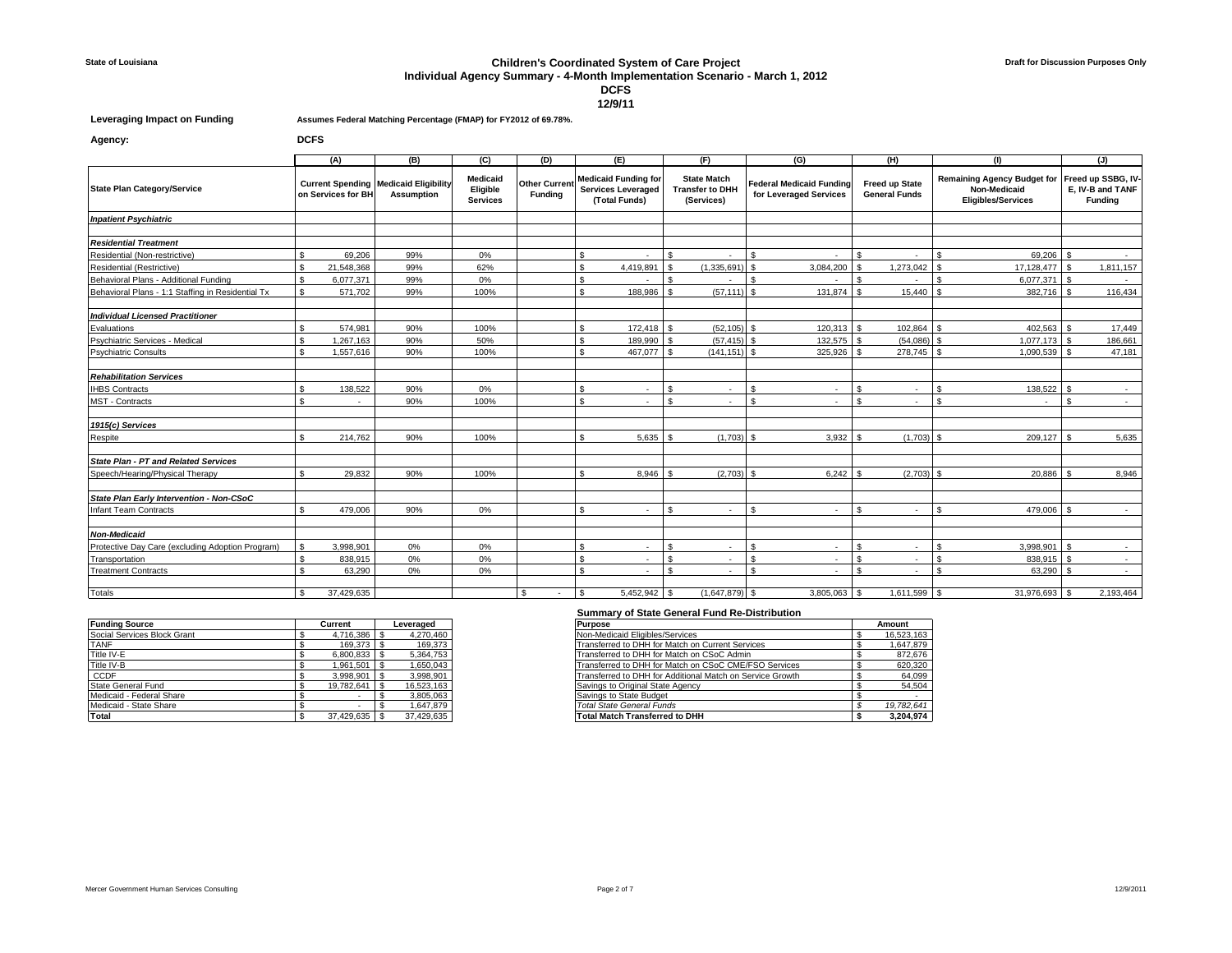## **State of Louisiana Children's Coordinated System of Care Project Individual Agency Summary - 4-Month Implementation Scenario - March 1, 2012 OJJ**

**12/9/11**

#### **Leveraging Impact on Funding Assumes Federal Matching Percentage (FMAP) for FY2012 of 69.78%.**

**Agency: Office of Juvenile Justice**

|                                         |  | (A)                                                                                                                         | (B)   |                                                                                 | (C)        | (D)                                          | (E)                                            | (F)                                    |                                                                              | (G)                      |                                                     | (H)                      |                                                                            | (1)                      |                                        | (J)                      | (K)                                                                                        | (L)                                                                 |
|-----------------------------------------|--|-----------------------------------------------------------------------------------------------------------------------------|-------|---------------------------------------------------------------------------------|------------|----------------------------------------------|------------------------------------------------|----------------------------------------|------------------------------------------------------------------------------|--------------------------|-----------------------------------------------------|--------------------------|----------------------------------------------------------------------------|--------------------------|----------------------------------------|--------------------------|--------------------------------------------------------------------------------------------|---------------------------------------------------------------------|
| <b>State Plan Category/Service</b>      |  | <b>Projected Cost</b><br><b>Current Spending</b><br>Increase to<br>on Services for BH<br><b>Medicaid Staffing</b><br>Levels |       | <b>Projected Cost of</b><br>Services with<br><b>Medicaid Staffing</b><br>Levels |            | Medicaid<br>Eligibility<br><b>Assumption</b> | <b>Medicaid</b><br>Eligible<br><b>Services</b> | <b>Other Current</b><br><b>Funding</b> | <b>Medicaid Funding</b><br>for Services<br><b>Leveraged (Total</b><br>Funds) |                          | <b>State Match</b><br>Transfer to DHH<br>(Services) |                          | <b>Federal Medicaid</b><br><b>Funding for Leveraged</b><br><b>Services</b> |                          | Freed up State<br><b>General Funds</b> |                          | <b>Remaining Agency</b><br><b>Budget for Non-</b><br>Medicaid<br><b>Eligibles/Services</b> | Freed up Federal<br>Funding, IATs, Stat<br>Dedications, and<br>Fees |
| <b>Inpatient Psychiatric</b>            |  |                                                                                                                             |       |                                                                                 |            |                                              |                                                |                                        |                                                                              |                          |                                                     |                          |                                                                            |                          |                                        |                          |                                                                                            |                                                                     |
|                                         |  |                                                                                                                             |       |                                                                                 |            |                                              |                                                |                                        |                                                                              |                          |                                                     |                          |                                                                            |                          |                                        |                          |                                                                                            |                                                                     |
| <b>Residential Treatment</b>            |  |                                                                                                                             |       |                                                                                 |            |                                              |                                                |                                        |                                                                              |                          |                                                     |                          |                                                                            |                          |                                        |                          |                                                                                            |                                                                     |
| Other Residential                       |  | 23,520,273                                                                                                                  | $0\%$ |                                                                                 | 23,520,273 | 99%                                          | 62%                                            |                                        |                                                                              | 4,824,358                |                                                     | $(1,457,921)$ \$         |                                                                            | 3,366,437                |                                        | 2,790,972 \$             | 18,695,916 \$                                                                              | 575,464                                                             |
|                                         |  |                                                                                                                             |       |                                                                                 |            |                                              |                                                |                                        |                                                                              |                          |                                                     |                          |                                                                            |                          |                                        |                          |                                                                                            |                                                                     |
| <b>Individual Licensed Practitioner</b> |  |                                                                                                                             |       |                                                                                 |            |                                              |                                                |                                        |                                                                              |                          |                                                     |                          |                                                                            |                          |                                        |                          |                                                                                            |                                                                     |
| Counseling                              |  | 1.332.894                                                                                                                   | $0\%$ |                                                                                 | 1.332.894  | 90%                                          | 100%                                           |                                        |                                                                              | 399.690                  |                                                     | $(120.786)$ \$           |                                                                            | 278,904                  |                                        | 231.228                  | 933.204                                                                                    | 47,676                                                              |
| Psychiatric Evals/services              |  | 222.300                                                                                                                     | $0\%$ |                                                                                 | 222,300    | 90%                                          | 100%                                           |                                        |                                                                              | 66,660                   |                                                     | $(20.145)$ \$            |                                                                            | 46,516                   |                                        | $38,564$ \$              | 155,640                                                                                    | 7,951                                                               |
| <b>Rehabilitation Services</b>          |  |                                                                                                                             |       |                                                                                 |            |                                              |                                                |                                        |                                                                              |                          |                                                     |                          |                                                                            |                          |                                        |                          |                                                                                            |                                                                     |
| Day Treatment                           |  | ۰.                                                                                                                          | $0\%$ |                                                                                 |            | 90%                                          | 58%                                            |                                        |                                                                              | $\overline{\phantom{a}}$ |                                                     | $\overline{\phantom{a}}$ |                                                                            | $\overline{\phantom{a}}$ |                                        | $\overline{\phantom{a}}$ |                                                                                            | $\sim$                                                              |
| Community Reintegration                 |  | 1,993,491                                                                                                                   | 20%   |                                                                                 | 2,392,189  | 90%                                          | 75%                                            |                                        |                                                                              | 537,966                  |                                                     | (162, 573)               |                                                                            | 375,393                  |                                        | 194,176                  | 1,588,424                                                                                  | 48,318                                                              |
| Substance Abuse                         |  | 1,683,573                                                                                                                   | $0\%$ |                                                                                 | 1,683,573  | 90%                                          | 100%                                           |                                        |                                                                              | 504,847                  |                                                     | $(152, 565)$ \$          |                                                                            | 352,282                  |                                        | 292,063                  | 1,178,725                                                                                  | 60,220                                                              |
|                                         |  |                                                                                                                             | $0\%$ |                                                                                 |            |                                              |                                                |                                        |                                                                              |                          |                                                     |                          |                                                                            |                          |                                        |                          |                                                                                            |                                                                     |
| <b>Non-Medicaid</b>                     |  |                                                                                                                             |       |                                                                                 |            |                                              |                                                |                                        |                                                                              |                          |                                                     |                          |                                                                            |                          |                                        |                          |                                                                                            |                                                                     |
| Mentoring                               |  | 3,723,389                                                                                                                   | $0\%$ |                                                                                 | 3,723,389  | $0\%$                                        | 0%                                             |                                        |                                                                              |                          |                                                     | ٠                        |                                                                            |                          |                                        |                          | $3,723,389$ \$                                                                             |                                                                     |
| Totals                                  |  | 32.475.920                                                                                                                  |       |                                                                                 | 32.874.618 |                                              |                                                |                                        |                                                                              | 6.333.522                |                                                     | $(1,913,990)$ \$         |                                                                            | 4,419,532                |                                        | $3,547,003$ \$           | 26,275,297 \$                                                                              | 739,630                                                             |

| <b>Funding Source</b>            | Current    | Leveraged  | Summary of State General Fund Re-Distribution             |  |
|----------------------------------|------------|------------|-----------------------------------------------------------|--|
| State General Fund               | 28.602.091 | 23.141.098 | <b>Purpose</b>                                            |  |
| Total Interagency transfers      | 2.479.132  | 2.005.792  | Non-Medicaid Eligibles/Services                           |  |
| Fees and self generated revenues | 134.724    | 109,001    | Transferred to DHH for Match on Current Services          |  |
| Statutory dedications            | .159.701   | 938.279    | Transferred to DHH for Match on CSoC Admin                |  |
| Federal funds                    | 100.272    | 81.127     | Transferred to DHH for Match on CSoC CME/FSO Services     |  |
| Medicaid - Federal Share         |            | 4.419.532  | Transferred to DHH for Additional Match on Service Growth |  |
| Medicaid - State Share           |            | 1.913.990  | Savings to Original State Agency                          |  |
| Total                            | 32.475.920 | 32,608,819 | Savings to State Budget                                   |  |
|                                  |            |            |                                                           |  |

#### Excludes Secure Care, Prevention, Education, and Detention

### **Funding Source Current Leveraged Summary of State General Fund Re-Distribution**

| . <i>.</i>                                                 | ---------     | --------   |                                                           |  |
|------------------------------------------------------------|---------------|------------|-----------------------------------------------------------|--|
| State General Fund                                         | 28,602,091 \$ | 23.141.098 | Purpose                                                   |  |
| Total Interagency transfers                                | 2.479.132     | 2.005.792  | Non-Medicaid Eligibles/Services                           |  |
| Fees and self generated revenues                           | 134.724 S     | 109.001    | Transferred to DHH for Match on Current Services          |  |
| Statutory dedications                                      | $.159.701$ S  | 938.279    | Transferred to DHH for Match on CSoC Admin                |  |
| Federal funds                                              | 100.272       | 81.127     | Transferred to DHH for Match on CSoC CME/FSO Services     |  |
| Medicaid - Federal Share                                   |               | 4.419.532  | Transferred to DHH for Additional Match on Service Growth |  |
| Medicaid - State Share                                     |               | 1.913.990  | Savings to Original State Agency                          |  |
| Total                                                      | 32.475.920 \$ | 32,608,819 | Savings to State Budget                                   |  |
| Excludes Secure Care, Prevention, Education, and Detention |               |            | <b>Total State General Funds</b>                          |  |
|                                                            |               |            | <b>Total Match Transferred to DHH</b>                     |  |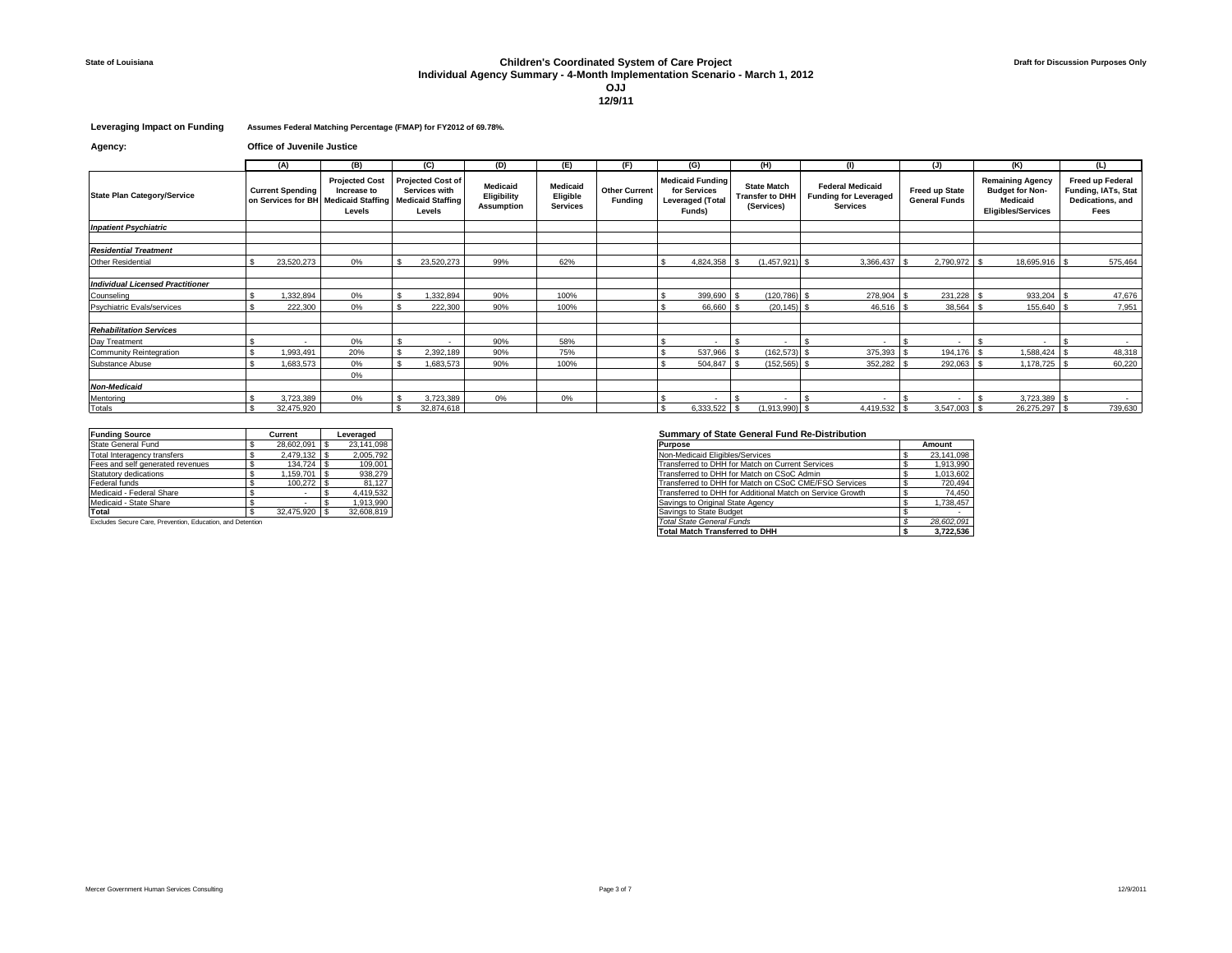# **State of Louisiana Children's Coordinated System of Care Project**

### **Individual Agency Summary - 4-Month Implementation Scenario - March 1, 2012**

# **DOE**

**12/9/11**

#### **Leveraging Impact on Funding Assumes Federal Matching Percentage (FMAP) for FY2012 of 69.78%.**

# **Agency: Department of Education - Local Education Agencies**

|                                                              |  | (A)                                           | (B)                                                 | (C)                                     | (D)                                    | (E)                                                                          | (F)                                                        |                          |                                                           | (G)                      |                                                                       | (H)                      | $\mathbf{u}$                                                       |                                                                        | (J)           | (K)                                |
|--------------------------------------------------------------|--|-----------------------------------------------|-----------------------------------------------------|-----------------------------------------|----------------------------------------|------------------------------------------------------------------------------|------------------------------------------------------------|--------------------------|-----------------------------------------------------------|--------------------------|-----------------------------------------------------------------------|--------------------------|--------------------------------------------------------------------|------------------------------------------------------------------------|---------------|------------------------------------|
| <b>State Plan Category/Service</b>                           |  | <b>Current Spending</b><br>on Services for BH | <b>Medicaid</b><br>Eligibility<br><b>Assumption</b> | Medicaid<br>Eligible<br><b>Services</b> | <b>Other Current</b><br><b>Funding</b> | <b>Medicaid Funding</b><br>for Services<br><b>Leveraged (Total</b><br>Funds) | <b>Agency Funding for</b><br>the State Match<br>(Services) | <b>Local Education</b>   | <b>Local Education</b><br>the State Match<br>$(CPE = 5%)$ |                          | Agency Funding for Federal Medicaid Funding<br>for Leveraged Services |                          | Freed up State or<br><b>Local Education</b><br><b>Agency Funds</b> | <b>Remaining Budget for Non-</b><br><b>Medicaid Eligibles/Services</b> |               | Freed up Federal<br><b>Funding</b> |
| <b>Inpatient Psychiatric</b>                                 |  |                                               |                                                     |                                         |                                        |                                                                              |                                                            |                          |                                                           |                          |                                                                       |                          |                                                                    |                                                                        |               |                                    |
|                                                              |  |                                               |                                                     |                                         |                                        |                                                                              |                                                            |                          |                                                           |                          |                                                                       |                          |                                                                    |                                                                        |               |                                    |
| <b>Residential Treatment</b>                                 |  |                                               |                                                     |                                         |                                        |                                                                              |                                                            |                          |                                                           |                          |                                                                       |                          |                                                                    |                                                                        |               |                                    |
|                                                              |  |                                               |                                                     |                                         |                                        |                                                                              |                                                            |                          |                                                           |                          |                                                                       |                          |                                                                    |                                                                        |               |                                    |
| <b>Individual Licensed Practitioner</b>                      |  |                                               |                                                     |                                         |                                        |                                                                              |                                                            |                          |                                                           |                          |                                                                       |                          |                                                                    |                                                                        |               |                                    |
| School Psychotherapy, Psychological and Social Work Services |  | 32,115,831                                    | 67%                                                 | 100%                                    |                                        | 7,136,851                                                                    |                                                            | $(2, 156, 756)$ \$       |                                                           | (356, 843)               |                                                                       | 4,980,095                | 3,234,857                                                          |                                                                        | 24,978,980    | 1,388,395                          |
|                                                              |  |                                               |                                                     |                                         |                                        |                                                                              |                                                            |                          |                                                           |                          |                                                                       |                          |                                                                    |                                                                        |               |                                    |
| Other Licensed Practitioner. PT and Related, or Rehab        |  |                                               |                                                     |                                         |                                        |                                                                              |                                                            |                          |                                                           |                          |                                                                       |                          |                                                                    |                                                                        |               |                                    |
| Alternative School (Support Expenses)                        |  | $\overline{\phantom{a}}$                      | 67%                                                 | 100%                                    |                                        | $\overline{\phantom{a}}$                                                     |                                                            | $\overline{\phantom{a}}$ |                                                           | $\overline{\phantom{a}}$ |                                                                       | $\overline{\phantom{a}}$ | $\sim$                                                             |                                                                        | $\sim$        |                                    |
| Special School District #1 (Support Expenses)                |  | $\sim$                                        | 67%                                                 | 100%                                    |                                        | $\overline{\phantom{a}}$                                                     |                                                            | $\overline{\phantom{a}}$ |                                                           | $\sim$                   |                                                                       | $\overline{\phantom{a}}$ | $\sim$                                                             |                                                                        | $\sim$        |                                    |
| <b>Non-Medicaid</b>                                          |  |                                               |                                                     |                                         |                                        |                                                                              |                                                            |                          |                                                           |                          |                                                                       |                          |                                                                    |                                                                        |               |                                    |
| <b>Homeless Grants</b>                                       |  | 7.091.366                                     | $0\%$                                               | 0%                                      |                                        | $\sim$                                                                       |                                                            |                          |                                                           | $\sim$                   |                                                                       |                          |                                                                    |                                                                        | 7.091.366     |                                    |
| Special School District #1 (Education Expenses)              |  |                                               | 0%                                                  | 0%                                      |                                        |                                                                              |                                                            |                          |                                                           |                          |                                                                       |                          |                                                                    |                                                                        |               |                                    |
|                                                              |  | $\overline{\phantom{a}}$                      |                                                     |                                         |                                        | $\sim$                                                                       |                                                            |                          |                                                           | $\sim$                   |                                                                       |                          |                                                                    |                                                                        | $\sim$        |                                    |
| Totals                                                       |  | 39,207,197                                    |                                                     |                                         |                                        | 7,136,851                                                                    |                                                            | $(2, 156, 756)$ \$       |                                                           | $(356, 843)$ \$          |                                                                       | 4,980,095 \$             | $3,234,857$ \$                                                     |                                                                        | 32,070,346 \$ | 1,388,395                          |
|                                                              |  |                                               |                                                     |                                         |                                        |                                                                              |                                                            |                          |                                                           |                          |                                                                       |                          |                                                                    |                                                                        |               |                                    |

| <b>Funding Source</b>    | Current    | Leveraged  |
|--------------------------|------------|------------|
| State General Fund       | 25.868.054 | 20.119.597 |
| Federal funds            | 6.247.777  | 4.859.382  |
| <b>Homeless Grants</b>   | 091.366    | 7.091.366  |
| Medicaid - Federal Share |            | 4,980,095  |
| Medicaid - State Share   |            | 2.156.756  |
| Total                    | 39.207.197 | 39,207,197 |

### **Funding Source Current Leveraged Summary of State General Fund Re-Distribution**

| State General Fund       | 25.868.054 \$ | 20,119,597 | <b>Purpose</b>                                            | Amount     |
|--------------------------|---------------|------------|-----------------------------------------------------------|------------|
| Federal funds            | 6.247.777     | 4,859,382  | Non-Medicaid Eligibles/Services                           | 20,119,597 |
| <b>Homeless Grants</b>   | 7,091,366 \$  | 7,091,366  | Transferred to DHH for Match on Current Services          | 2,156,756  |
| Medicaid - Federal Share |               | 4,980,095  | Transferred to DHH for CPE Match on Current Services      | 356,843    |
| Medicaid - State Share   |               | 2,156,756  | Transferred to DHH for Match on CSoC Admin                | 499,580    |
| Total                    | 39.207.197    | 39,207,197 | Transferred to DHH for Match on CSoC CME/FSO Services     | 811,880    |
|                          |               |            | Transferred to DHH for Additional Match on Service Growth |            |
|                          |               |            | Savings to Original State Agency                          | 1,923,398  |
|                          |               |            | Savings to State Budget                                   |            |
|                          |               |            | Total State General Funds                                 | 25.868.054 |
|                          |               |            | <b>Total Match Transferred to DHH</b>                     | 3,825,059  |
|                          |               |            |                                                           |            |

#### **Financial Impact for Local Education Agencies**

| Current Personnel Costs of School Psychotherapy, Psychological, and Social Work Services | s. | 32.115.831  |
|------------------------------------------------------------------------------------------|----|-------------|
| Assumed Portion of Expenses related to Medicaid Eligible Children                        |    | 67%         |
| Adiustment for March 1, 2012 Effective Date                                              |    | 33%         |
| Current Spending Eligible for Medicaid Match                                             | S  | 7.136.851   |
| Remaining School costs for Non-Medicaid Eligibles/Services in FY12                       | s. | 24.978.980  |
| Impact of Medicaid Financing and CSoC - March 2012 Effective Date                        |    |             |
| Federal Medicaid Funding for Leveraged Services                                          |    | 4.980.095   |
| DOE Contribution to Medicaid for CPE (5%)                                                | S  | (356, 843)  |
| DOE Contribution to CSoC for SMO prior authorization, UM, CME/FSO                        |    | (1.311.460) |
| Savings to Local Education Agencies                                                      |    | 3.311.793   |

**Conclusion: While there is a contribution to the CSoC, the Local Education Agencies receive more funding from the federal Medicaid program which results in a net savings to the schools.**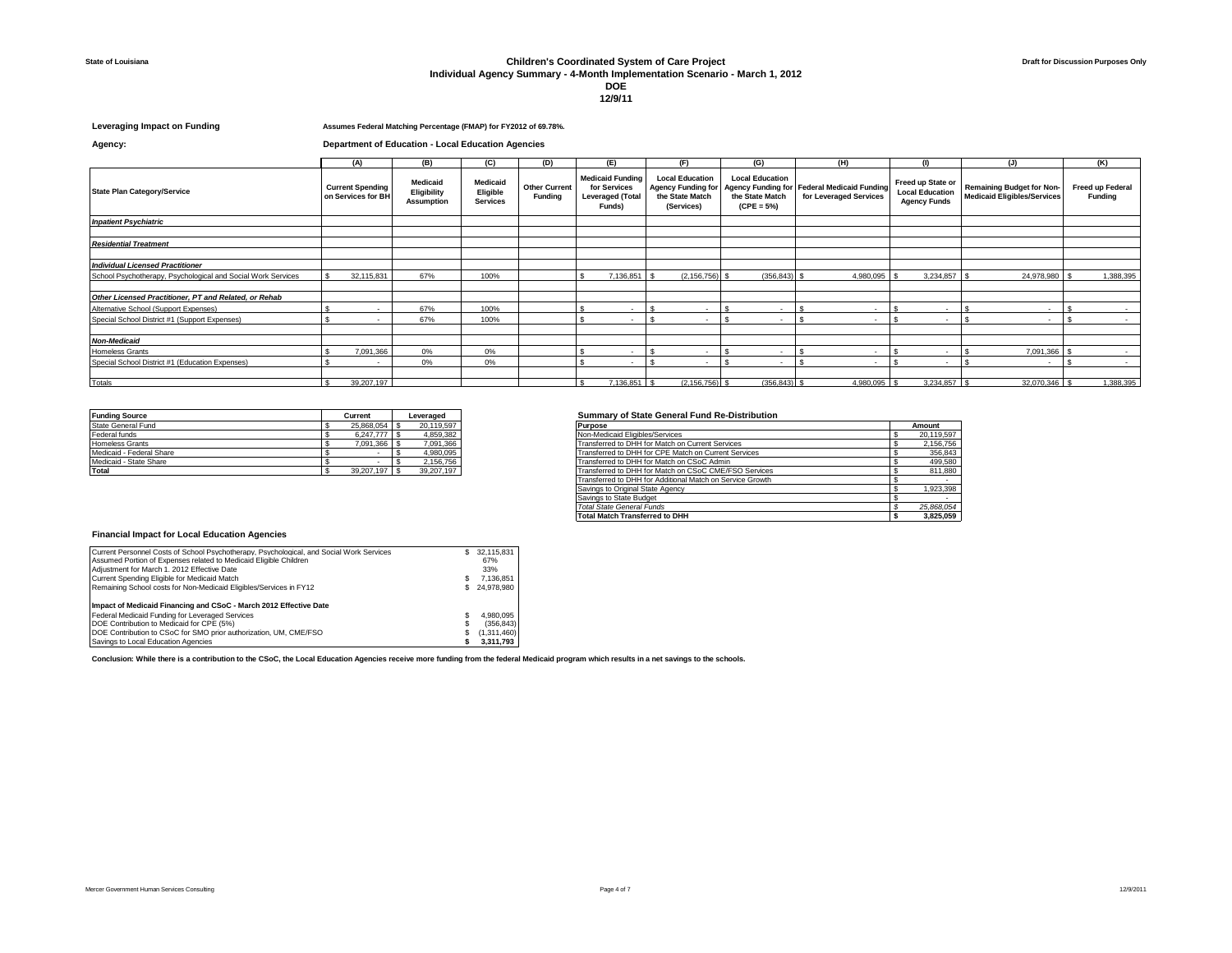## **State of Louisiana Children's Coordinated System of Care Project Individual Agency Summary - 4-Month Implementation Scenario - March 1, 2012 OBH-MH\_Total(Sum) 12/9/11**

**Leveraging Impact on Funding Assumes Federal Matching Percentage (FMAP) for FY2012 of 69.78%.**

**Agency: OBH-MH**

|                                                    |                                               | (A)        | (B)                                              | (C)  | (D)                                    | (E)                                                                          | (F)                                                        | (G)                                                | (H)                                           | (1)                                                                                        | (J)                                                                   |  |  |
|----------------------------------------------------|-----------------------------------------------|------------|--------------------------------------------------|------|----------------------------------------|------------------------------------------------------------------------------|------------------------------------------------------------|----------------------------------------------------|-----------------------------------------------|--------------------------------------------------------------------------------------------|-----------------------------------------------------------------------|--|--|
| <b>State Plan Category/Service</b>                 | <b>Current Spending</b><br>on Services for BH |            | <b>Medicaid Eligibility</b><br><b>Assumption</b> |      | <b>Other Current</b><br><b>Funding</b> | <b>Medicaid Funding</b><br>for Services<br><b>Leveraged (Total</b><br>Funds) | <b>State Match</b><br><b>Transfer to DHH</b><br>(Services) | Federal Medicaid Funding<br>for Leveraged Services | <b>Freed up State</b><br><b>General Funds</b> | <b>Remaining Agency</b><br><b>Budget for Non-</b><br>Medicaid<br><b>Eligibles/Services</b> | Freed up<br>Federal/Grant<br>Funding & Other<br><b>Parish Sources</b> |  |  |
| <b>Inpatient Psychiatric</b>                       |                                               |            |                                                  |      |                                        |                                                                              |                                                            |                                                    |                                               |                                                                                            |                                                                       |  |  |
| <b>DSH-Funded Inpatient Psych</b>                  | \$                                            | 8,334,647  | 83%                                              | 0%   |                                        | $\sim$                                                                       | $\mathbf{\hat{z}}$<br>×.                                   | ፍ<br>$\sim$                                        | \$.<br>$\sim$                                 | \$.<br>÷.                                                                                  | ፍ<br>$\sim$                                                           |  |  |
|                                                    |                                               |            |                                                  |      |                                        |                                                                              |                                                            |                                                    |                                               |                                                                                            |                                                                       |  |  |
| <b>Outpatient Hospital</b>                         | ¢                                             |            |                                                  |      |                                        | $\mathbf{\hat{S}}$                                                           | $\mathbf{\Phi}$                                            |                                                    | $\mathbf{C}$                                  | ¢                                                                                          |                                                                       |  |  |
| <b>Partial Hospital</b>                            |                                               |            | 83%                                              | 100% |                                        |                                                                              |                                                            |                                                    |                                               |                                                                                            |                                                                       |  |  |
| <b>Residential Treatment</b>                       |                                               |            |                                                  |      |                                        |                                                                              |                                                            |                                                    |                                               |                                                                                            |                                                                       |  |  |
| Physician                                          |                                               |            |                                                  |      |                                        |                                                                              |                                                            |                                                    |                                               |                                                                                            |                                                                       |  |  |
| Developmental Neuropsychiatric Outpatient Services | ፍ                                             | 503,123    | 83%                                              | 0%   | 503,123<br>$\mathbf{S}$                | $\mathcal{F}$                                                                | ٠                                                          | ¢                                                  | $\mathbf{C}$<br>$\sim$                        | ¢                                                                                          | $\sim$                                                                |  |  |
| <b>Individual Licensed Practitioner</b>            |                                               |            |                                                  |      |                                        |                                                                              |                                                            |                                                    |                                               |                                                                                            |                                                                       |  |  |
| <b>Clinic Services</b>                             | \$                                            | 12,461,925 | 83%                                              | 100% | $$4,803,065$ \ \$                      | 1,846,777                                                                    | <b>S</b><br>(558,096)                                      | $\mathbf{\hat{S}}$<br>1,288,681                    | l \$<br>1,204,204                             | s.<br>5,812,082                                                                            | l \$<br>84,478                                                        |  |  |
| School-based Services                              | $\mathfrak{S}$                                | 2,483,779  | 83%                                              | 100% |                                        | \$<br>687,179                                                                | (207, 665)<br>$\mathbf{\hat{z}}$                           | $\mathbf{\hat{S}}$<br>479,513                      | $\mathbf{s}$<br>479,513                       | \$<br>1,796,600                                                                            | $\sim$                                                                |  |  |
| <b>Rehabilitation Services</b>                     |                                               |            |                                                  |      |                                        |                                                                              |                                                            |                                                    |                                               |                                                                                            |                                                                       |  |  |
| Crisis Services (including CART)                   | $\mathfrak{S}$                                | 3,015,880  | 83%                                              | 100% |                                        | $\mathbf{s}$<br>834.393                                                      | (252.154)<br>ፍ                                             | 582.240<br>$\mathbf{\hat{S}}$                      | 538.883                                       | 2,181,487<br>\$                                                                            | 43,357                                                                |  |  |
| <b>MST</b>                                         | $\mathbf{s}$                                  | 246,748    | 83%                                              | 100% | s.                                     | \$<br>68.267                                                                 | (20, 630)                                                  | 47,637<br>$\hat{\mathcal{L}}$                      | 42,455<br>$\mathcal{L}$                       | 178,481<br>\$.                                                                             | 5,182                                                                 |  |  |
| DBT cognitive therapy                              | \$                                            | 306,868    | 83%                                              | 100% |                                        | \$<br>84,900                                                                 | (25, 657)                                                  | 59.243                                             | 53,849<br>$\mathcal{F}$                       | 221,968<br>\$.                                                                             | 5,395                                                                 |  |  |
| Family Therapy                                     | \$                                            | 520,089    | 83%                                              | 100% |                                        | $\mathbf{\hat{z}}$<br>143,891                                                | (43, 484)                                                  | 100,407<br>$\hat{\mathcal{L}}$                     | 14,311                                        | 376,198<br>ፍ                                                                               | 86,097                                                                |  |  |
| Functional family therapy                          | \$                                            | 910,534    | 83%                                              | 100% |                                        | $\mathbf{\hat{s}}$<br>251,914                                                | (76, 129)<br>$\mathbf{\hat{S}}$                            | 175,786<br>$\mathbf{\hat{S}}$                      | 148,154<br>$\mathcal{F}$                      | 658,620<br>£.                                                                              | 27,632                                                                |  |  |
| 1915(c) Waiver Services                            |                                               |            |                                                  |      |                                        |                                                                              |                                                            |                                                    |                                               |                                                                                            |                                                                       |  |  |
| Respite services                                   | \$.                                           | 765,067    | 83%                                              | 100% |                                        | $\mathbf{s}$<br>18,521                                                       | (5, 597)                                                   | 12,924                                             | 11,078<br>$\hat{\mathbf{r}}$                  | 746,546<br>ፍ                                                                               | 1,845<br>$\mathbb{R}$                                                 |  |  |
| Supported Employment                               | \$                                            | 219.133    | 83%                                              | 100% |                                        | \$<br>5.305                                                                  | (1.603)                                                    | 3.702                                              | 3,299                                         | 213,828                                                                                    | 403                                                                   |  |  |
| Intensive Case Management                          | $\mathbf{s}$                                  | 569,029    | 83%                                              | 100% |                                        | $\mathbf{s}$<br>13,775                                                       | (4, 163)                                                   | 9,612<br>£.                                        | 8,107                                         | 555,254                                                                                    | 1,505                                                                 |  |  |
| Other                                              | ¢                                             | 24,000     | 83%                                              | 100% |                                        | $\mathbf{\hat{x}}$<br>581                                                    | (176)                                                      | 405<br>$\mathbf{C}$                                | 361<br>١s                                     | 23,419<br>¢                                                                                | 44                                                                    |  |  |
| Other State Plan Category - El                     |                                               |            |                                                  |      |                                        |                                                                              |                                                            |                                                    |                                               |                                                                                            |                                                                       |  |  |
| <b>ECSS</b>                                        | $\mathfrak{L}$                                | 5.550.000  | 83%                                              | 0%   |                                        | \$<br>$\sim$                                                                 | $\mathfrak{s}$<br>$\sim$                                   | -S<br>$\sim$                                       | $\mathbf{f}$<br>$\sim$                        | $5.550.000$ \$<br>\$                                                                       | $\sim$                                                                |  |  |
| Other Early Intervention                           | \$                                            |            | 83%                                              | 100% | S.                                     | $\mathbf{\hat{s}}$                                                           | $\mathbf{\hat{S}}$<br>٠                                    | $\mathbf{\hat{S}}$                                 | $\mathbf{s}$<br>$\sim$                        | \$                                                                                         | £.<br>$\sim$                                                          |  |  |
| <b>Non-Medicaid</b>                                |                                               |            |                                                  |      |                                        |                                                                              |                                                            |                                                    |                                               |                                                                                            |                                                                       |  |  |
| <b>Community Mentoring</b>                         | \$                                            | 126,151    | 0%                                               | 0%   |                                        | \$                                                                           | ፍ<br>٠                                                     | ፍ<br>$\overline{\phantom{a}}$                      | $\mathbf{r}$<br>$\sim$                        | 126,151<br>ፍ                                                                               | l \$<br>$\sim$                                                        |  |  |
| Transportation                                     | $\mathfrak{s}$                                | 17,900     | $0\%$                                            | 0%   |                                        | \$                                                                           | $\mathbf{\hat{S}}$<br>÷                                    | \$.                                                | £.<br>$\sim$                                  | 17.900                                                                                     | $\sim$                                                                |  |  |
| Prevention (Suicide)                               | $\mathfrak{s}$                                | 500,000    | 0%                                               | 0%   |                                        | $\mathbf{\hat{s}}$<br>$\sim$                                                 | £.<br>$\sim$                                               | $\mathbf{C}$<br>$\sim$                             | $\mathbf{f}$<br>$\sim$                        | 500,000<br>\$                                                                              | $\sim$                                                                |  |  |
| <b>Cash Subsidies</b>                              | \$                                            | 1,025,803  | 0%                                               | 0%   |                                        | $\mathbf{s}$                                                                 | ፍ<br>٠                                                     | ፍ<br>$\overline{\phantom{a}}$                      | \$.<br>$\sim$                                 | 1,025,803<br>\$                                                                            | $\mathbf{\hat{z}}$<br>$\sim$                                          |  |  |
| Other                                              | \$                                            | 1.349.770  | 0%                                               | 0%   |                                        | $\mathbf{\hat{S}}$                                                           | ፍ                                                          |                                                    | ፍ<br>×.                                       | 1.349.770                                                                                  | $\sim$                                                                |  |  |
| Totals                                             | \$                                            | 38.930.446 |                                                  |      | $$13,640,835$ \$                       | 3.955.505                                                                    | (1.195.354)                                                | 2.760.151                                          | 2.504.214                                     | 21.334.106                                                                                 | 255,937                                                               |  |  |

|                                       |  |                 |  |            | Summary of State General Fund Re-Distribution             |            |
|---------------------------------------|--|-----------------|--|------------|-----------------------------------------------------------|------------|
| <b>Funding Source</b>                 |  | Current         |  | Leveraged  | <b>Purpose</b>                                            | Amount     |
| State General Fund                    |  | 16.681.366 \$   |  | 12,994,726 | Non-Medicaid Eligibles/Services                           | 12,981,799 |
| Federal funds                         |  | 2.822.697       |  | 2,566,760  | Transferred to DHH for Match on Current Services          | 1.195.354  |
| Federal Funds - ECSS                  |  | 5.550.000 \$    |  | 5,550,000  | Transferred to DHH for Match on CSoC Admin                | 633,030    |
| DSH - Federal                         |  | $5.975.216$ \$  |  | 5,975,216  | Transferred to DHH for Match on CSoC CME/FSO Services     | 449,974    |
| DSH - State                           |  | $2.862.554$ \\$ |  | 2,862,554  | Transferred to DHH for Additional Match on Service Growth | 46.496     |
| Medicaid - Federal Share              |  | $3.181.783$ \$  |  | 5,941,934  | Savings to Original State Agency                          | 1.374.714  |
| Medicaid - State Share                |  | 1.809.982 \$    |  | 3,005,335  | Savings to State Budget                                   |            |
| Other Parish Millage, Probation, Etc. |  | 46.848          |  | 46.848     | <b>Total State General Funds</b>                          | 16,681,366 |
| Total                                 |  | 38.930.446      |  | 38.943.373 | <b>Total Match Transferred to DHH</b>                     | 2.324.853  |

| urpose <sup>,</sup>                                       |   | Amount     |
|-----------------------------------------------------------|---|------------|
| <b>Jon-Medicaid Eligibles/Services</b>                    |   | 12,981,799 |
| Transferred to DHH for Match on Current Services          |   | 1.195.354  |
| Transferred to DHH for Match on CSoC Admin                |   | 633.030    |
| ransferred to DHH for Match on CSoC CME/FSO Services      |   | 449.974    |
| Transferred to DHH for Additional Match on Service Growth |   | 46.496     |
| Savings to Original State Agency                          |   | 1.374.714  |
| Savings to State Budget                                   |   |            |
| <b>Fotal State General Funds</b>                          |   | 16,681,366 |
| otal Match Transferred to DHH                             | s | 2.324.853  |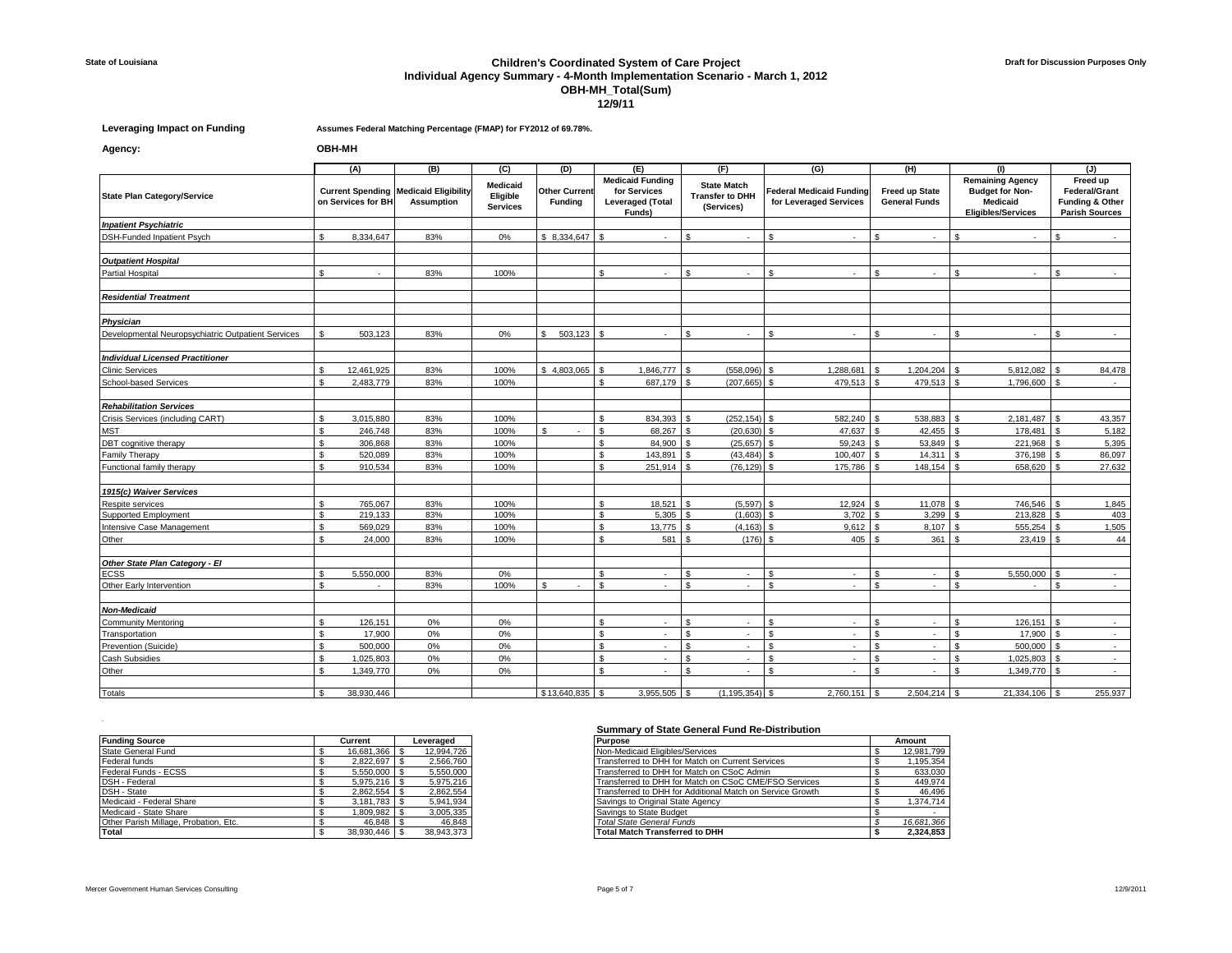# **State of Louisiana Children's Coordinated System of Care Project Individual Agency Summary - 4-Month Implementation Scenario - March 1, 2012 OBH-AD\_Total(sum) 12/9/11**

### **Leveraging Impact on Funding Assumes Federal Matching Percentage (FMAP) for FY2012 of 69.78%.**

**Agency: OBH-AD**

|                                         | (A)                                           | (B)                                   | (C)                                            | (D)                                    | (E)                                                                       | (F)                                                        | (G)                                                                 | (H)                                           |                                                                                        | (J)                                   |  |
|-----------------------------------------|-----------------------------------------------|---------------------------------------|------------------------------------------------|----------------------------------------|---------------------------------------------------------------------------|------------------------------------------------------------|---------------------------------------------------------------------|-----------------------------------------------|----------------------------------------------------------------------------------------|---------------------------------------|--|
| <b>State Plan Category/Service</b>      | <b>Current Spending</b><br>on Services for BH | Medicaid<br>Eligibility<br>Assumption | <b>Medicaid</b><br>Eligible<br><b>Services</b> | <b>Other Current</b><br><b>Funding</b> | <b>Medicaid Funding for</b><br><b>Services Leveraged</b><br>(Total Funds) | <b>State Match</b><br><b>Transfer to DHH</b><br>(Services) | <b>Federal Medicaid</b><br><b>Funding for Leveraged</b><br>Services | <b>Freed up State</b><br><b>General Funds</b> | <b>Remaining Agency</b><br><b>Budget for Non-Medicaid</b><br><b>Eligibles/Services</b> | Freed up SAPT<br><b>Grant Funding</b> |  |
| <b>Inpatient Psychiatric</b>            |                                               |                                       |                                                |                                        |                                                                           |                                                            |                                                                     |                                               |                                                                                        |                                       |  |
|                                         |                                               |                                       |                                                |                                        |                                                                           |                                                            |                                                                     |                                               |                                                                                        |                                       |  |
| <b>Residential Treatment</b>            |                                               |                                       |                                                |                                        |                                                                           |                                                            |                                                                     |                                               |                                                                                        |                                       |  |
| OAD - Level III Residential Treatment   | 4,739,856                                     | 83%                                   | 100%                                           |                                        | 1,311,360                                                                 | $(396, 293)$ \$                                            | 915,067                                                             | 915.067                                       | 3,428,496                                                                              |                                       |  |
|                                         |                                               |                                       |                                                |                                        |                                                                           |                                                            |                                                                     |                                               |                                                                                        |                                       |  |
| <b>Individual Licensed Practitioner</b> |                                               |                                       |                                                |                                        |                                                                           |                                                            |                                                                     |                                               |                                                                                        |                                       |  |
| OAD - Other Treatment                   | 1,635,892                                     | 83%                                   | 100%                                           |                                        | 452,597                                                                   | $(136, 775)$ \$                                            | $315,822$ \$                                                        | $(68,549)$ \$                                 | 1,183,295                                                                              | 384,371                               |  |
|                                         |                                               |                                       |                                                |                                        |                                                                           |                                                            |                                                                     |                                               |                                                                                        |                                       |  |
| <b>Non-Medicaid</b>                     |                                               |                                       |                                                |                                        |                                                                           |                                                            |                                                                     |                                               |                                                                                        |                                       |  |
| Access to Recovery                      | 564,982                                       | 0%                                    | 0%                                             |                                        |                                                                           |                                                            |                                                                     |                                               | 564,982                                                                                | $\sim$                                |  |
| Prevention                              | 5,035,740                                     | 0%                                    | 0%                                             |                                        | $\overline{\phantom{a}}$                                                  | $\overline{\phantom{a}}$                                   | $\overline{\phantom{a}}$                                            |                                               | 5,035,740                                                                              | $\sim$                                |  |
|                                         |                                               |                                       |                                                |                                        |                                                                           |                                                            |                                                                     |                                               |                                                                                        |                                       |  |
| Totals                                  | 11,976,470                                    |                                       |                                                |                                        | 1,763,957                                                                 | (533,068)                                                  | 1,230,889 \$                                                        | 846,518                                       | 10,212,513                                                                             | 384,371                               |  |

| <b>Funding Source</b>    | Current    | Leveraged |            |  |
|--------------------------|------------|-----------|------------|--|
| State General Fund       | 4,966,252  |           | 3,586,666  |  |
| SAPT - treatment         | 1.409.496  |           | 1.025.125  |  |
| SAPT - prevention        | 5,035,740  |           | 5,035,740  |  |
| <b>ATR</b>               | 564.982    |           | 564.982    |  |
| Medicaid - Federal Share |            |           | 1,230,889  |  |
| Medicaid - State Share   |            |           | 533.068    |  |
| Total                    | 11.976.470 |           | 11.976.470 |  |

| State General Fund       | 4,966,252 \$  | 3,586,666  | <b>Purpose</b>                                            | Amount    |
|--------------------------|---------------|------------|-----------------------------------------------------------|-----------|
| SAPT - treatment         | 1.409.496 \$  | 1,025,125  | Non-Medicaid Eligibles/Services                           | 3,586,666 |
| SAPT - prevention        | $5.035.740$ S | 5,035,740  | Transferred to DHH for Match on Current Services          | 533,068   |
| ATR                      | 564.982 \$    | 564,982    | Transferred to DHH for Match on CSoC Admin                | 282,300   |
| Medicaid - Federal Share |               | 1.230.889  | Transferred to DHH for Match on CSoC CME/FSO Services     | 200,666   |
| Medicaid - State Share   |               | 533,068    | Transferred to DHH for Additional Match on Service Growth | 20,735    |
| Total                    | 11.976.470 \$ | 11,976,470 | Savings to Original State Agency                          | 342,818   |
|                          |               |            | Savings to State Budget                                   |           |
|                          |               |            | <b>Total State General Funds</b>                          | 4,966,252 |
|                          |               |            | <b>Total Match Transferred to DHH</b>                     | 1.036.768 |